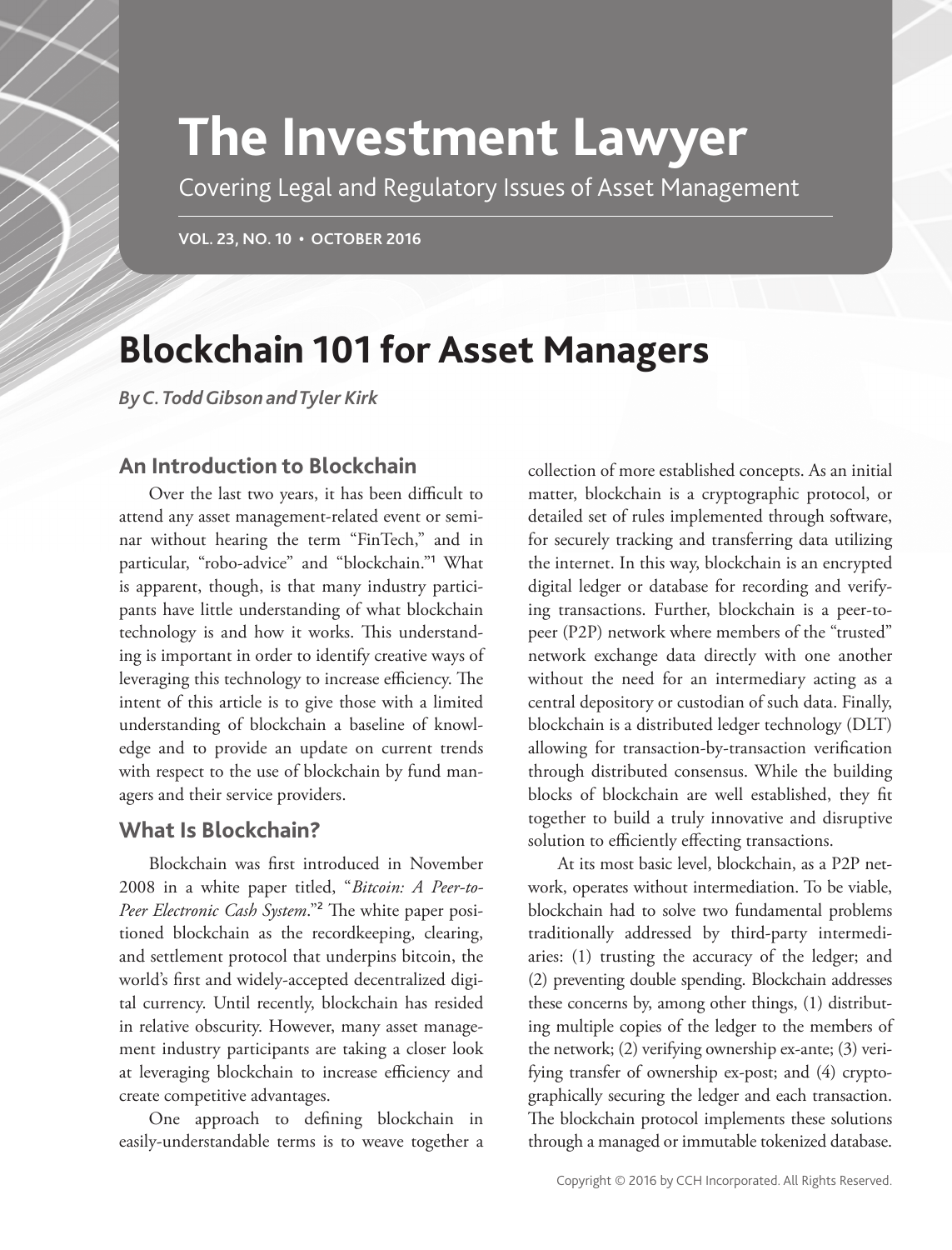More specifically, blockchain is a write-once, read multiple times (or "many times") (WORM) protocol for transferring ownership of digital or digitized assets. Further, a key component of transferring assets on a blockchain network is assigning each asset a unique identity. This is sometimes referred to as tokenization. The WORM protocol and tokenization are integral to preventing double spending of a tokenized asset.

Each entry in the digital ledger used by a blockchain network represents a transaction and a transfer of title from one network participant to another. When a transaction occurs, all of the copies of the ledger are updated and verified simultaneously. This establishes a "shared truth" through "distributed consensus" because all participants maintaining a copy of the ledger must mathematically authenticate the accuracy of the transaction. For immutable blockchain networks, this is known as "proof of work." In a WORM database, entries cannot be deleted. Accordingly, mistakes must be offset by a corresponding transaction. Yet, a WORM database without tokenization is not enough because it does not address fungibility.

Significantly, nearly any physical or digital asset can be tokenized. The blockchain protocol uses cryptographic hashes to generate unique identification numbers that serve as the asset's token, making an asset unique that might otherwise be fungible. Hashes are one-way deterministic functions that produce an output of a fixed length, regardless of the input. Further, the token produced by the hash can essentially never be the same unless the inputs are the same. Tokens can also be thought of as an asset's serial number. By tokenizing assets, the blockchain protocol creates a unique fingerprint or identity for an asset, that when recorded in a WORM database, prevents a network participant from double-spending that asset.

Each participant on a blockchain network, however, must establish its identity before tokenizing assets. Again, the blockchain protocol uses the tokenization concept to create a unique identifier

Copyright © 2016 by CCH Incorporated. All Rights Reserved.

for each participant. This token becomes the participant's address on the blockchain network, or "address token." In addition to cryptographic hashes, the blockchain protocol uses well known methods of encryption to securely sign and execute transactions. By using asymmetric ciphers, more commonly known as public key encryption, participants are able to generate unique public and private key pairs that allow counterparties to verify their respective identities after transactions have been signed with a participant's private key.

In short, blockchain is a decentralized digital ledger, and its creation established a new class of digital ledgers, DLTs. Unlike current financial settlement systems, DLTs are more efficient because all transactions are mathematically provable and do not require a multi-day verification process. DLT protocols use encryption combined with distributed copies of the ledger to replace the need for a third party to serve as the ledger's custodian. In short, DLTs create a managed or immutable record of the truth arrived at through distributed consensus. Yet, the protocol's hyper-focus on disintermediation raises the question about who develops the software that drives a blockchain network and how does the trustless model square with the need to rely on the implementation of blockchain through software?

#### **Blockchain as a Service**

As previously noted, blockchain was initially conceived as a trustless recordkeeping protocol. However, the notion of "trustless" is not absolute in its most pure terms. The protocol itself is implemented through software, and that software must be developed in-house or sourced from a third-party vendor. Financial institutions seeking to employ blockchain in their business activities will therefore need to build their own bespoke blockchain software platform or look to third-party vendors to provide a customizable "shrink wrapped" blockchain product.

By reason of economies of specialization, most financial institutions will likely rely on trusted thirdparty vendors to provide the basic software to launch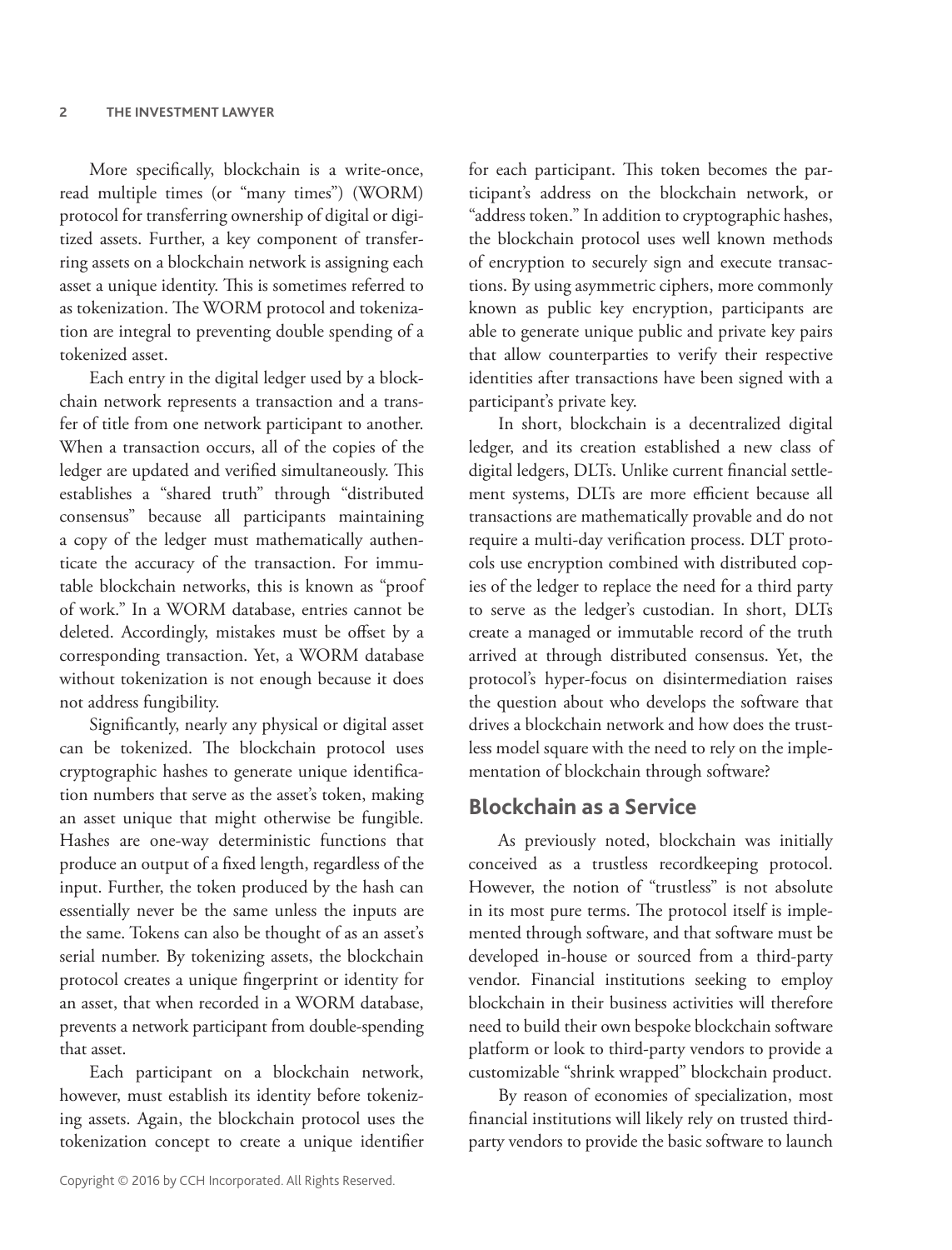a blockchain network capable of being tailored to fit the needs of a specific financial institution or a consortium of institutions. Consequently, all participants in a blockchain network will be required, to a certain degree, to trust the software developed to implement the blockchain. It should be noted, however, that bitcoin mitigated this particular trust issue by making the project open source, allowing the community of users to examine the code and verify its authenticity and integrity. In short, while the blockchain protocol eliminates trust as a condition precedent to recordkeeping, participants in a blockchain network must trust the software implementing the network, an issue addressed by open source software.

Several large software vendors are already carving out market share by providing customizable blockchain products. On June 15, 2016, Microsoft released a white paper introducing Project Bletchley, Microsoft's next iteration on its blockchain as a service (BaaS) product.**<sup>3</sup>** In late 2015, Microsoft announced that it would be leveraging its cloud platform, Azure, to provide a low-risk sandbox for customers to gain experience with how blockchain may be applied in various business scenarios, such as financial transactions and supply chain management. Bletchley is positioned as incorporating the latest innovations on the blockchain protocol in the Azure cloud service.

Recently, the blockchain protocol introduced by bitcoin has become known as "blockchain 1.0." In its original form, blockchain was a decentralized digital ledger that utilized encryption combined with distributed copies of the ledger to replace the need for a third party to serve as the ledger's trusted guardian. Further, blockchain introduced unforeseen security and efficiencies by mathematically proving and settling transactions intra-day. The protocol was "append only" and distributed, thus every participant received an update to his copy of the ledger with the latest transactions. Yet, to handle the variety of possible conditions arising under transactions more complex than the transfer of bitcoin, innovation was required.

Blockchain 2.0 introduced "smart contracts" to the protocol. Smart contracts are bundles of coded logic or procedures which sit beside the entries in the ledger. The promise of smart contracts is that they will allow certain business processes to operate independently by creating self-enforcing contracts. In other words, two parties to a digital ledger can "autoexecute" a contract to the extent the pre-conditions of the smart contract are satisfied. However, it was quickly recognized that these smart contracts would have to interact with the world outside of the blockchain network.

To incorporate external signals into the blockchain network, blockchain 3.0, Project Bletchley builds on the existing concept of blockchain oracles. Oracles are dedicated software designed to inject external signals into the blockchain. These signals can be triggering events defined by a smart contract, such as date, time, price, or interest rate. Once a particular signal strikes a predetermined value, for example, the smart contract can self-execute through the blockchain and effect a transaction between counterparties.

Microsoft is not the only enterprise software giant to enter the BaaS game. IBM has contributed approximately 44,000 lines of code to the Hyper Ledger project administered by the Linux Foundation. Hyper Ledger is an open-source blockchain protocol that has partners such as ABN-AMRO, IBM, Intel, JP Morgan, Red Hat, VMware, and Wells Fargo. At bottom, blockchain technology continues to captivate the attention of the largest companies in the world, but it must be more than a solution searching for a problem.

## **Why Blockchain Matters**

As evidenced by its origins as the backbone for bitcoin transactions, the blockchain protocol is clearly positioned for broadest adoption by the global financial industry. According to a World Economic Forum survey released in September 2015,**<sup>4</sup>** it is estimated that approximately 10 percent of global GDP will be stored on blockchain networks. In a January 2016 survey conducted by State Street,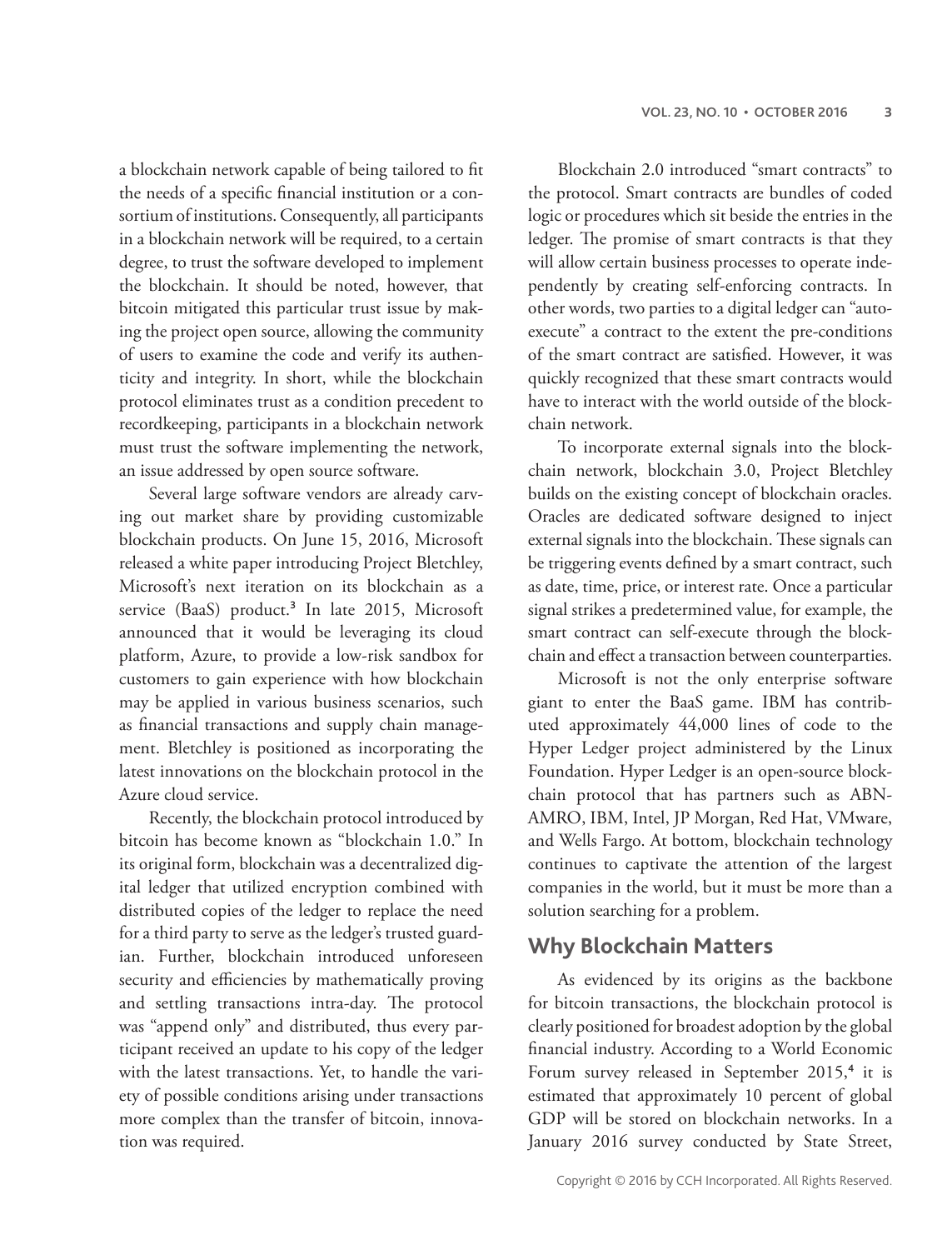57 percent of institutional investors believed blockchain technology will be adopted within five years.<sup>5</sup> However, there are few industries whose constituents are more highly regulated than financial institutions. Therefore, before financial institutions expose themselves to regulatory, reputational, and financial risk by incorporating blockchain networks into their day-to-day business operations, the protocol must present a credible solution to a real problem.

In broadest strokes, blockchain is poised to disrupt the financial industry by disintermediating the clearing and settlement of financial transactions. In the United States, most securities transactions, for example, are required to settle in three business days, a requirement known as "T+3."**<sup>6</sup>** Historically, there has been a push to reduce the time required to settle securities transactions, their having once been subject to  $T+5$ .<sup>7</sup> Currently, regulators are driving to finalize a rule imposing T+2 settlement.**<sup>8</sup>** Blockchain's characteristics of digital efficiency, distributed consensus, and security allow for a shared truth to resolve all sorts of lengthy human intensive processes. Thus, by reducing human capital and hastening settlement, blockchain reduces transaction costs and liberates capital for more productive use.

In August 2016, Swiss bank UBS announced it was leading a team of the world's biggest banks in the development of a system to enable financial institutions to make payments and settle transactions quickly using the blockchain protocol. More specifically, UBS and its team of banks have developed a "Utility Settlement Coin" (USC), which the banks are defining as a digital cash equivalent of each of the major currencies backed by central banks. Because the USC is essentially a derivative of centrally managed currencies, such as the USD, Pound, and Euro, the USC is distinguishable from Bitcoin, a decentralized medium of exchange. USCs would be fully backed by cash assets at a central bank and convertible one-to-one with a bank deposit in the corresponding currency. Thus, transacting in USC would be equivalent to spending the currency with which the USC is paired. UBS and its partner banks believe the USC will revolutionize the speed with which transactions settle.

While blockchain appears capable of improving the current settlement process, it is similarly situated to mitigate the risks associated with multi-day settlement. Under many regulatory regimes, capital is escrowed until securities transactions are settled. This approach is designed to address counterparty risk, or the risk that another party to a transaction does not fulfill its obligations. This framework presents risks that can be largely mitigated by shortening the settlement cycle. As noted, capital is required to be held as collateral against unsettled securities transactions. During periods of market stress, securities prices fall and transaction volumes rise. As a result, investors are exposed to liquidity risks because their capital is tied up in escrow. In contrast, real-time, intra-day, or T+0 settlement would reduce counterparty risk and increase liquidity by freeing up capital sidelined as collateral during the traditional multiday settlement period.

National securities exchanges and alternative trading systems are already exploring how to shorten the settlement cycle using blockchain networks. In mid-2015, Nasdaq launched a pilot program to use blockchain to trade pre-IPO shares of private companies in its new private marketplace. Similarly, the New York Stock Exchange, a unit of Intercontinental Exchange, Inc., made an investment in the bitcointrading platform, Coinbase, signaling its interest in exploring blockchain's propriety in effecting securities transactions. The online retailor, Overstock.com Inc., received regulatory approval in late 2015 for its S-3 shelf registration of \$500 million worth of shares. More announcements are expected from Overstock in the last half of 2016 regarding its blockchain-based alternative trading platform, "t0."

Meanwhile, Digital Asset Holdings, LLC (DAH), is emerging as a clearing and settlement service provider purpose-built to utilize blockchain as its core infrastructure. In mid-2016, DAH and Depository Trust and Clearing Corporation (DTCC) partnered to develop a proof of concept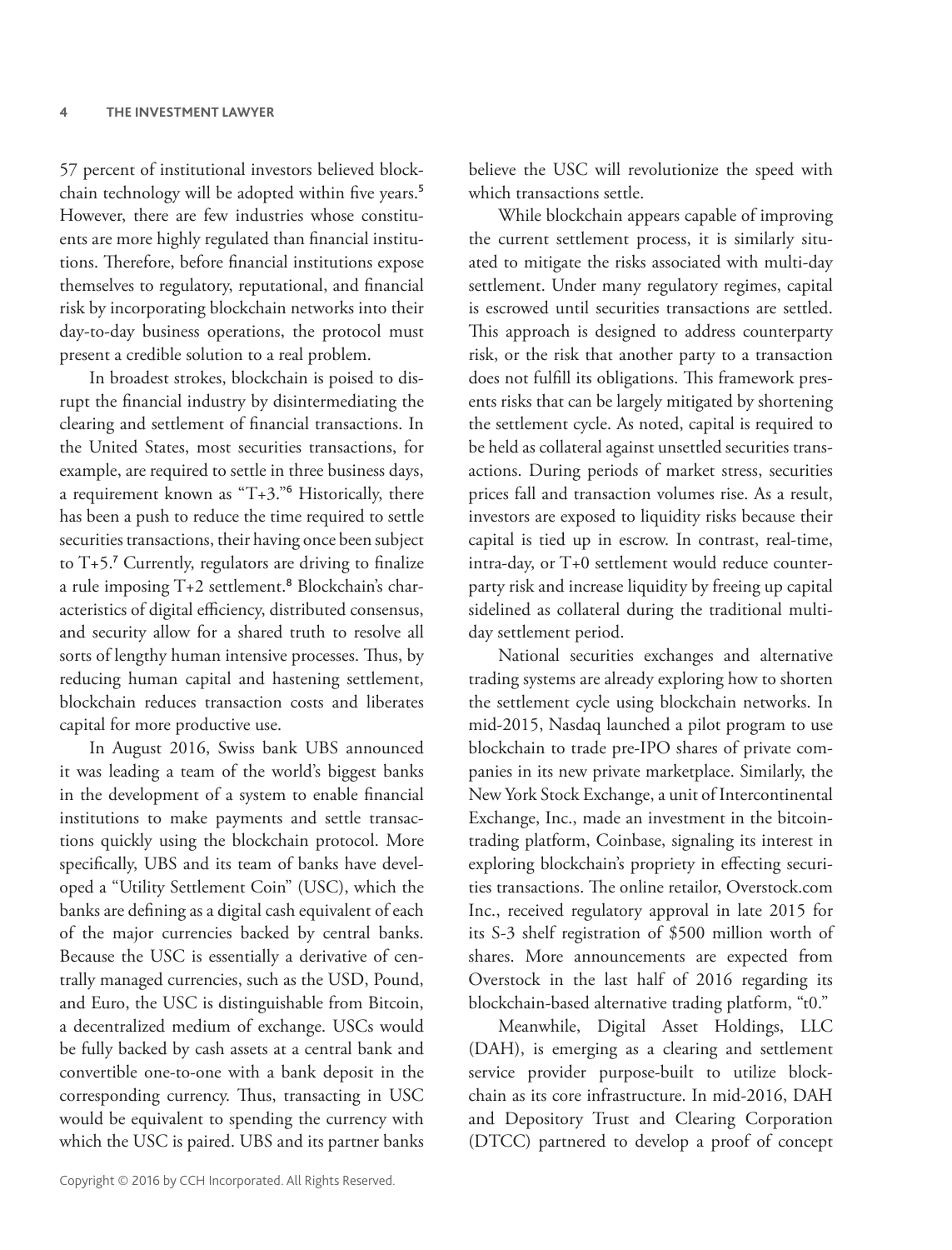blockchain network for certain asset repurchase transactions. Recently, some of Europe's largest financial institutions announced they had entered into a memorandum of understanding under which they would work together to develop a blockchainbased settlement procedure for over-the-counter transactions used by small businesses to raise capital. In short, many capital markets participants are betting that raising capital through blockchain networks can increase access to capital for private companies by eliminating the expense of informal and human capital intensive recordkeeping processes.

Additionally, blockchain has the potential to disrupt and disintermediate other practices in the financial industry besides clearing and settlement. Consider service providers to mutual funds. By incorporating the innovations of blockchain 2.0 and 3.0, funds could potentially automate anti-moneylaundering and know-your-customer procedures, potentially passing along the associated cost savings of fund administration to investors. The cost of fund distribution could be reduced as well by distributing fund shares directly to investors using a blockchain network. Further, fully integrating a real-time, or nearly real-time, settlement infrastructure throughout the financial industry could allow funds to strike net asset values on demand and redeem investors more efficiently. Such an infrastructure would also be applicable in the context of securities lending. Finally, for exchange traded funds and their authorized participants, blockchain networks could introduce arbitrage efficiencies by increasing the speed of creating and redeeming in-kind units.

## **Potential Uses of Blockchain by Asset Managers**

The potential of blockchain technology has not been lost on asset managers and their service providers. In early 2016, a group of five of the largest asset managers in the United Kingdom formed a working group to look into several potential uses of blockchain, including how to trade illiquid securities directly among each other.**<sup>9</sup>** Fund transfer agents, administrators, custodians, and audit firms participate in a number of industry and private working groups to develop the technology for their customers and routinely issue white papers and other reports to the industry.

The most immediate application of blockchain appears to be on the portfolio transaction (that is, "buy") side. As noted above, DTCC is devoting substantial resources to potential blockchain uses, most notably for fund managers. In March 2016, DTCC announced a partnership with DAH to develop and test a distributed ledger-based solution to manage the clearing and settlement of US Treasury, Agency, and Agency Mortgage-Backed repurchase agreement (repo) transactions. According to the press release, repo agreements were selected for this proof of concept because there is an opportunity to streamline how these products are cleared, as repo transaction volumes continue to grow.**<sup>10</sup>** Blockchain technology was chosen for this application because of its realtime information sharing capabilities, enabling all parties to the repo trade to view details almost immediately after the trade is executed. This will enable buy- and sell-side firms to agree to repo trade details much more quickly, thereby lowering risks and costs. DTCC is also evaluating blockchain to replace or enhance its existing credit default swap (CDS) clearing and settlement infrastructure. Blockchain technologies can be used to increase transparency and liquidity and create more efficient markets in other asset classes such as loans and other types of illiquid securities.

Fund distribution is another area of exploration for blockchain. Fund managers could develop a distributed ledger among a trusted group of intermediaries allowing the flow of real-time fund share transactional data, which could be of tremendous utility to the fund's portfolio manager. This model could also be used to increase transparency for intermediaries' omnibus or nominee accounts. Blockchain technology could also be used among a group of intermediaries to cross-verify the status of investors or their customers as "accredited investors"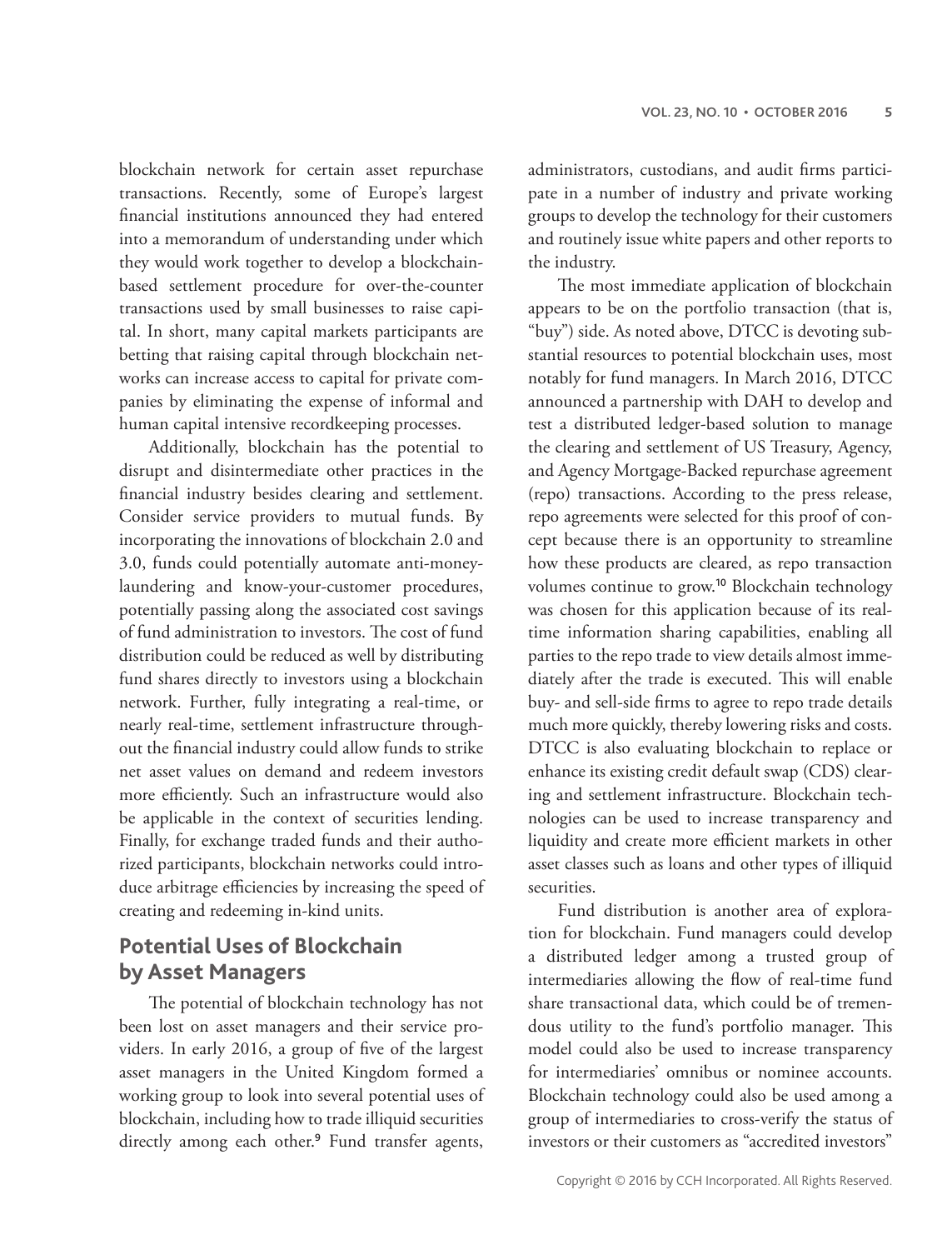through assignment of a digital identification for such investors or to create smart contracts to implement intermediary relationships in a more timely and efficient manner.

Admittedly, integrating blockchain technology into the financial system faces challenges. There is a need to establish standards and to have those standards accepted by the industry. Additionally, the scalability of a single blockchain network remains an open question. In light of recent thefts within the bitcoin ecosystem, data privacy and cybersecurity are intensely important issues to address. And finally, there is the outstanding question of regulatory approval and oversight.

#### **Blockchain Security**

Every cyber incident "hack" in connection with bitcoin or any other blockchain related business casts doubt on the propriety of using blockchain in the financial industry. In early 2014, details came to light about how a Tokyo-based and former *Magic the Gathering*™ game card trading platform, was raided by hackers, resulting in the theft of approximately \$460 million worth of bitcoin. It was further reported that an additional \$27.4 million vanished from the platform's bank accounts. This was the largest bitcoin-related theft to date. In what is likely the second largest bitcoin heist, the Hong Kong-based Bitfinex was victimized around early August 2016 for 119,756 bitcoin, or about \$72 million. Bitfinex, the world's biggest dollar-based bitcoin exchange and known for its deep liquidity, reported that the bitcoin was stolen directly from customer's segregated bitcoin wallets.

While most recent cyber incidents have focused on bitcoin exchanges, a similar cyber incident has struck closer to the core of blockchain technology. In mid-2016, the decentralized smart contract platform, Ethereum, was targeted in a cyber attack which resulted in over \$50 million being looted. Ethereum ran "The DAO," a "decentralized autonomous organization."<sup>11</sup> The DAO, which resembled a venture capital style pooled investment vehicle, raised over \$150 million in crowdfunding in the final weeks before the attack. The DAO appeared to have been a pool of Ethereum's own virtual currency, called "ether," whose \$21 per ether value placed The DAO's worth at over \$230 million. By exploiting a weakness in The DAO's code, a hacker was able to make off with about a third of The DAO's ether.

Clearly, cybersecurity will continue to be an issue for blockchain moving forward. In an environment where about one-third of bitcoin trading platforms have been hacked and most live ephemeral lives, with nearly half of all exchanges ceasing operations within the past six years, financial institutions will need to get comfortable with the security of the technology before entrusting billions of dollars to blockchain settlement. How the industry responds to answering the security question is therefore key to blockchain's adoption in the asset management industry. One approach to enhancing the reputation of blockchain as a secure environment and minimizing the cyber threats to the protocol's success is to establish recognized global security standards and protocols. On August 24, 2016, a group of blockchain enthusiasts and thought leaders met for two days and issued its report and 10-point call to action to address these issues.**<sup>12</sup>**

#### **US Regulatory Landscape**

Given the intensive regulatory oversight of the financial industry, the blockchain revolution may stall without the blessings of regulators. On June 21, 2016, the US Financial Stability Oversight counsel (FSOC) released its 2016 annual report.**<sup>13</sup>** Notably, the 2016 report identified the use of blockchain as an emerging business practice requiring vigilant monitoring by financial regulators. This is the first time FinTech issues such as blockchain have been identified as a potential risk to US financial market stability.

In the 2016 report, FSOC noted that the use of blockchain protocols by financial institutions could positively impact the US financial system by introducing efficiencies and reducing costs. However,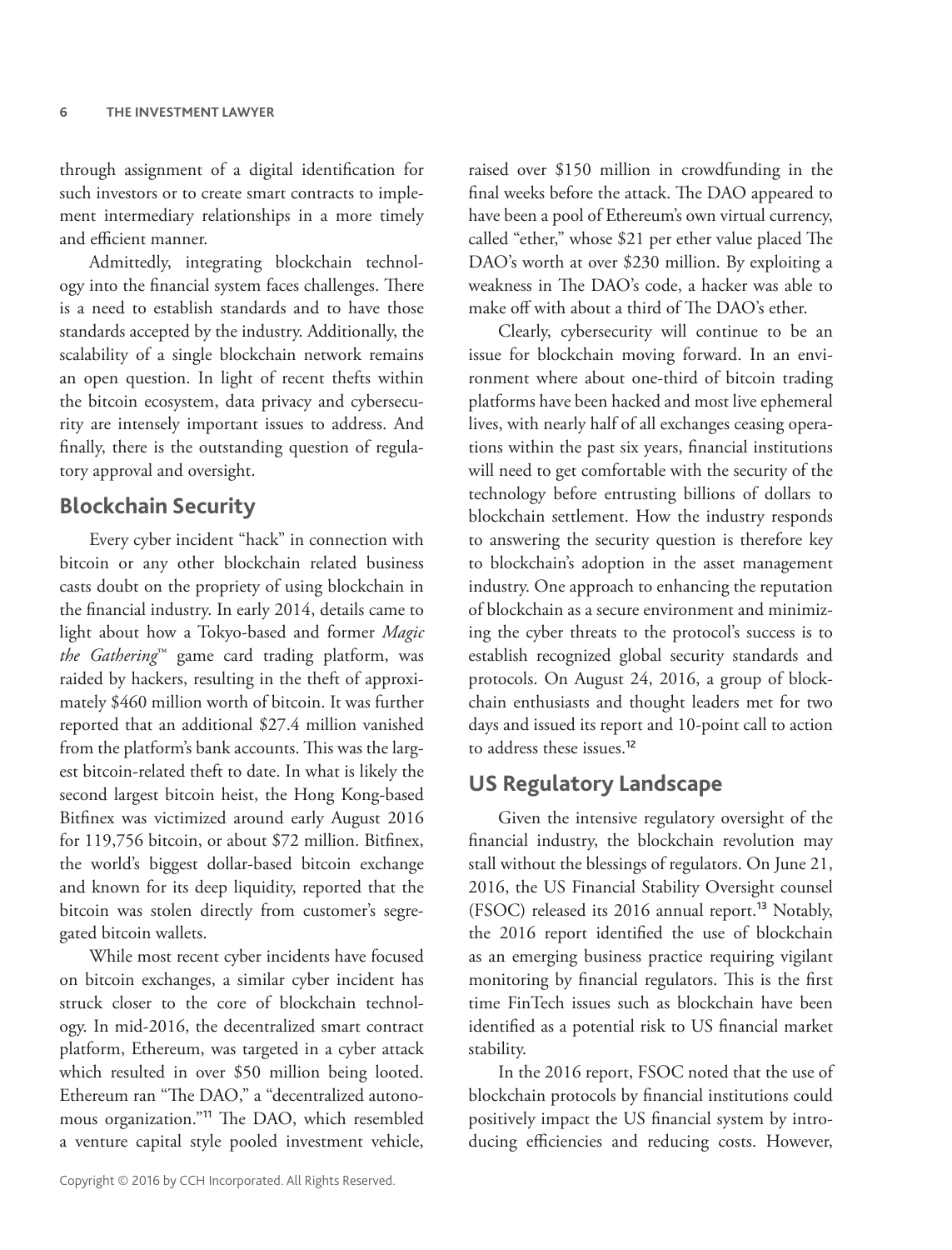according to FSOC, "*[m]arket participants have limited experience working with distributed ledger systems, and it is possible that operational vulnerabilities associated with such systems may not become apparent until they are deployed at scale.*" Further, the FSOC cautioned that a "considerable degree of coordination among regulators" may be required given the distributed nature of blockchain networks. Noting that the US financial system is constantly evolving, Treasury Secretary Jacob Lew advocated for regulators to remain vigilant in order to maintain the safety, soundness, and resiliency of the US financial system. Yet, beyond vigilance, the FSOC did not recommend any specific action on blockchain by regulators, preserving the current hands-off approach.

Historically, the Securities and Exchange Commission (SEC) has had to deal with the tensions between emerging technologies (such as the internet) and federal securities laws, often by issuing guidance to the market.**<sup>14</sup>** Mutual funds registered under the Investment Company Act of 1940 (the 1940 Act) must carefully consider how to operate in a blockchain environment and meet the extensive regulatory obligations imposed by the 1940 Act. For example, the 1940 Act contains very specific requirements with respect to a fund's accounts, books, and records. More specifically, Section  $31(a)$  of the 1940 Act**<sup>15</sup>** imposes a general obligation on mutual funds and certain of its service providers to retain a fund's records as required by the SEC, and Rules 31a-1 through 31a-3 thereunder provide details with respect to the types of accounts, books, and records that have to be maintained, who may maintain them, their preservation, as well as their accessibility and form. In 2001, the SEC amended Rule 31a-2 allowing mutual funds to maintain electronic records, subject to the requirements of the rule.**<sup>16</sup>** Rule 31a-3 permits such electronic records to be maintained by a third party (such as a transfer agent or custodian), as long as the person required to keep the books and records has obtained a written agreement from the entity maintaining such books and records.

However, as noted above, a blockchain distributed ledger is "shared" and belongs to those using the digital ledger as a whole, raising the issue of whether a distributed ledger is, for 1940 Act purposes, a fund record and, if so, whether a blockchain ledger can satisfy the legal requirements of Section 31 and the rules thereunder. For example, will a fund be required to obtain a written agreement from each of the other participants in the blockchain to meet the requirements of Rule 31a-3? At a minimum, a registered mutual fund will have to amend its policies and procedures with respect to its books and records requirements, cyber-security, and other related activities (such as portfolio trading) to reflect use of blockchain technology. Similar issues arise for investment advisers registered under the Investment Advisers Act of 1940.

The open nature of a shared, distributed ledger may also create issues for asset managers in the context of privacy and confidentiality. Participants in a blockchain are part of a trusted circle, so by its nature all participants will have access to all information on the distributed ledger, which could include details of portfolio transactions such as size and volume of trading and the terms of any trades executed through the ledger. Whether investment managers and their clients (and regulators) can get comfortable with this degree of openness remains to be seen.

### **Conclusion**

In the financial industry, the proposed utility of blockchain is, in part, to provide a verifiable means to keep track of ownership and transactions in a particular asset. Traditionally, a highlyregulated and therefore presumptively trusted central intermediary performs this function. The disruptive idea behind blockchain is that a trusted third-party interposed between transacting parties is no longer necessary to verify transactions if every party has a copy of the ledger and such ledger is tamper-proof. Accordingly, given the centralized model employed by most financial industry operations, blockchain has the potential to substantially